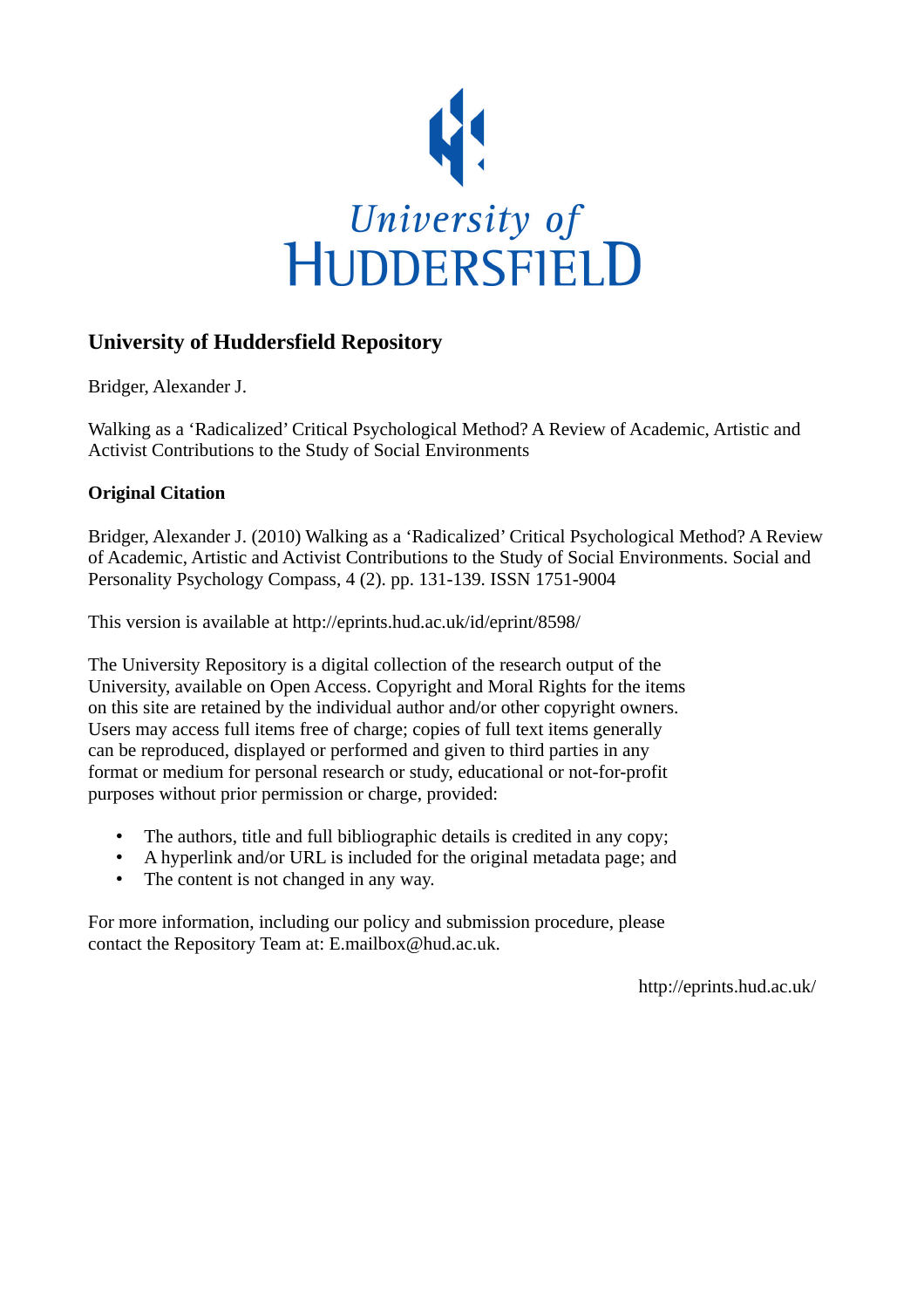**Walking as a 'radicalised' critical psychological method? A review of academic, artistic and activist contributions to the study of social environments** 

#### **Alexander J. Bridger School of Human and Health Sciences, University of Huddersfield**

#### **Abstract**

The study of social environments is a neglected site of research not only in psychology, but across academic disciplines ranging from human geography to cultural studies. This paper will review contributions to studying social environments through academic writings, situationism and psychogeographical groups. It will be argued that disorientating walking practices can be used as a means to reflect on experiences of places in order to begin to think how social environments could be radically changed. It is important to question the taken for granted ways that people make sense of urban environments. It is argued that psychogeographic practice can be used to extend qualitative epistemologies and methods to argue for a 'turn to place' in psychology and to open up new methods and approaches in critical psychology. Finally, the implications for radicalising critical psychological research methods will be considered in relation to the current status of critical psychology, which suffers from an apathetic vision of radicalism and criticality.

#### **Introduction**

The study of how walking can confer particular types of experiences and how it can be a political practice is a neglected site of study not only in psychology, but across academic disciplines such as human geography and cultural studies. Before the  $19<sup>th</sup>$ century, it was the poor, young and criminals that travelled by walking and it was only with the literary writings of for example, Coleridge and Wordsworth, that walking became a popular pastime (Jarvis, 1997). In order to study social environments it is important to work across disciplinary boundaries and to draw on disciplines such as geography, history, urbanism and architecture (Barthes, 1967). This work argues for linkage to be made with critical psychology to psychogeography and early Marxist theory. Walking should be used as a method to interpret social environments (Hayes, 2003). The work of the situationists is particularly important in that they critiqued social change in cities through various methods of walking, writing, film making and radical public interventions. I am particularly interested in the phase of their work from the late 50s to the early 60s, where they developed a walking method called psychogeography to explore what social changes were taking place in Paris. Now although the situationists were not academics, what they wrote about and what they did has informed some academic work in cultural studies, human geography and more recently in critical psychology. What is particularly important with the work of the situationists is that they had a revolutionary agenda where they wanted to completely transform everyday life. One of the aims of this article is to revive the political radicalism within critical psychology by explaining how psychogeography can be used as a radical method and epistemology, '*Psychogeography* could set for itself the study of the precise law and specific effects of the geographical environment, consciously organised or not, on the emotions and behaviour of individuals' (Debord, italics in original, 1955 n.p). The starting point of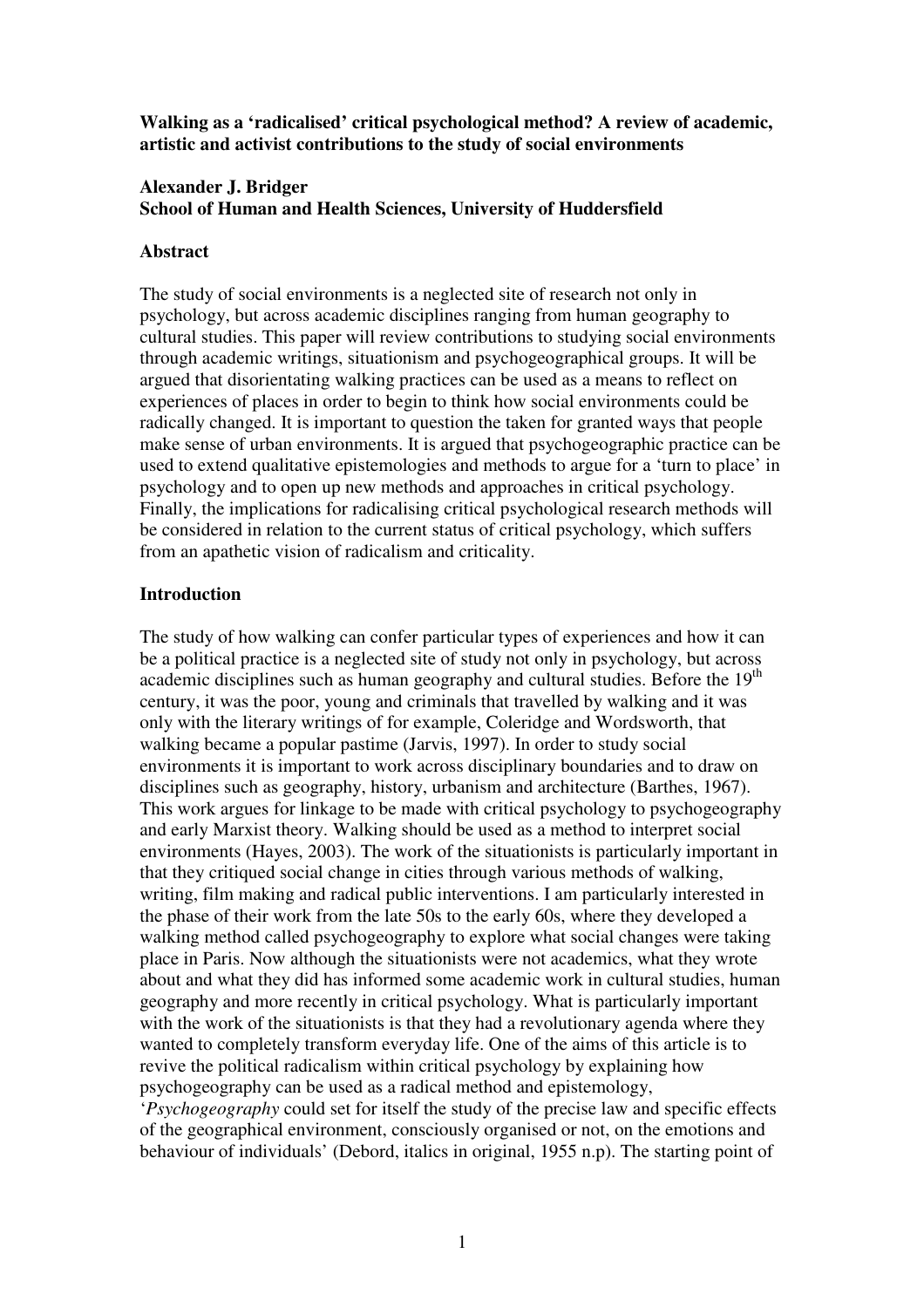this work is with how particular events shaped the development of situationist ideas and how this later went on to shape academic writings and psychogeography groups.

#### **Situationism**

In the mid 1950s, Paris was undergoing urban gentrification and whole districts were rebuilt. A group of working class writers watched in disdain as 'their' Paris was destroyed in front of their eyes and they formed the Situationist International. Much of their work and practice has been documented in the form of historical accounts (Marcus, 1989; Plant, 1992; Sadler, 1998) and their writings archived as an anthology by Knabb (2007) which is also accessible online at the Bureau of Public Secrets (www.bopsecrets.org/) and Situationist International Online (www.cddc.vt.edu/).

Sadler (1998: 96) a historian of situationism, argued that the situationists were appalled at how cities were being rebuilt according to values of 'capitalism, rationalism, modernization, the 'Puritan work ethic' and spectacle'. The situationists decided to walk to explore what was changing in cities and they documented this through poetry (pseudonym: Ivain, 1958) and investigative accounts (Khatib, 1958). They referred to a French term, the dérive (drifting), and they made walking a distinctly political act to disorientate themselves, to study particular areas and to see how they were drawn to particular areas of cities (Debord, 1958). The aims of these walks were to break with habituated ways of walking through the city (Kotanyi and Vaneigem, 1961). Bonnett argued that the reason for what the situationists did was because they mourned the loss of the old Paris and that dérives were almost like a 'heritage survey' (2006: 36). Sadler argued that the situationists studied working-class districts, 'recording them for posterity, fastidiously avoiding the fluid traffic of the boulevards in favour of the still pools and backwaters of the city' (1998: 56).

Therefore, dérives were not aimless walks but were 'a response to inducement, albeit unplanned and unstructured' (Jenks and Neves, 2000, 7). The aims were to give up 'conscious control' (Bassett, 2004, 399). Pinder, a radical geographer, argued that 'chance encounters and uncanny resonances could disrupt dominant ways of seeing and potentially reveal the marvellous buried within the everyday' (Pinder, 2005, 404). Spontaneity was important to the practice of dérives, 'Debord's basic idea is that this project of wandering through the city should be determined not by any preconceived plan, but by the attractions or discouraging counter-attractions of the city itself' (Wollen, 2001, n.p). The situationists renounced the normal intentions of movement and function in social contexts and challenged this through exploring the possibilities of dream-like encounters in places (Wollen, 2001).

#### **Psychogeography groups and artistic practice**

Many people have wanted to keep alive the activist, artistic and intellectual elements of situationism through creating psychogeography groups and so in the 90s, groups formed such as Manchester Area Psychogeographic and the London Psychogeographical Association and then post millennium, the Bored in the City Collective and the Loiterers Resistance Movement. These groups have sought to engage with the public through advertising walks via the local news media, radio, online and via involvement in festivals such as Conflux (see www.confluxfestival.org/2009/), Provflux (www.provfluxwordpress.com/) and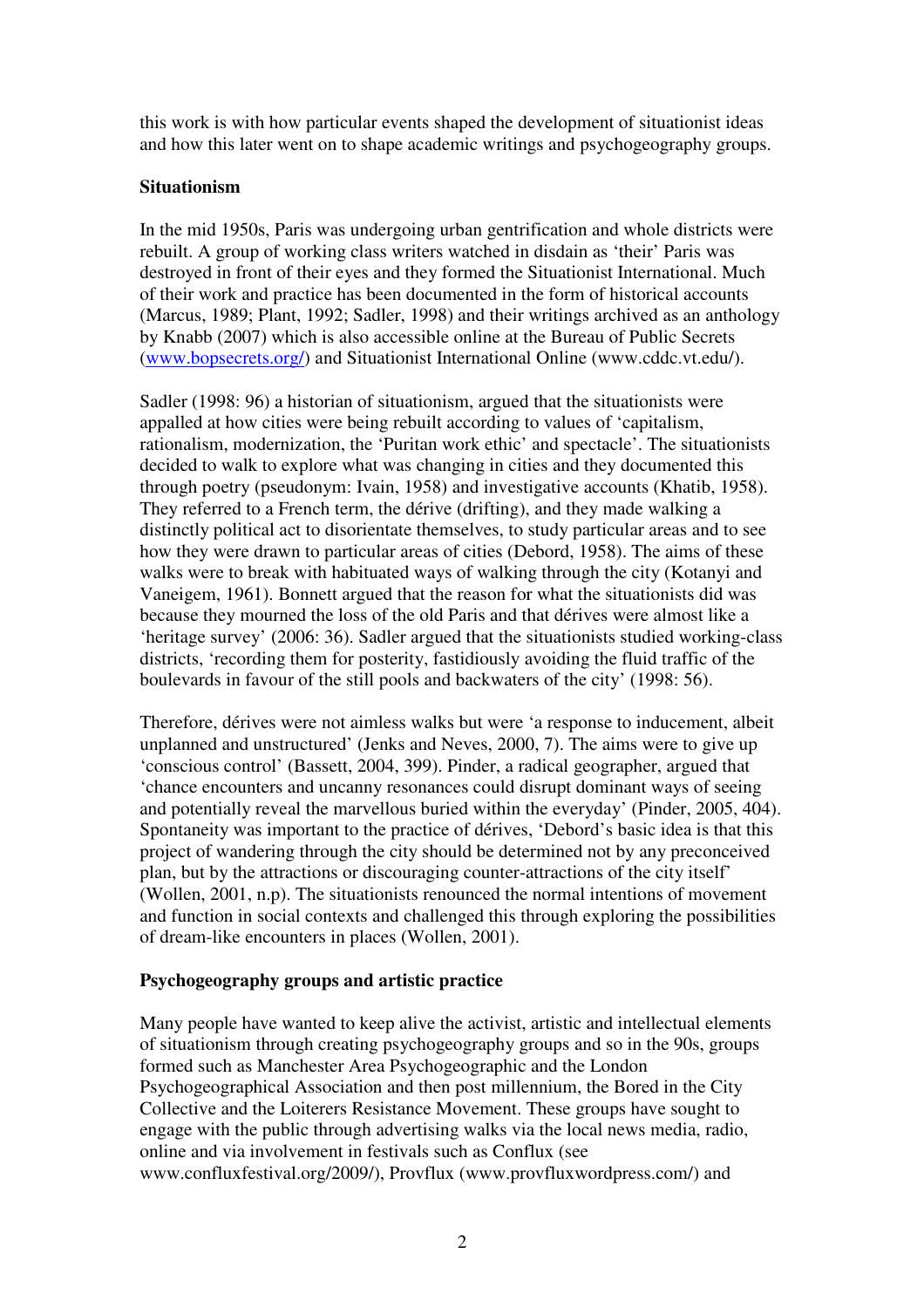Territories Re-imagined: International Perspectives (TRIP) (www.trip2008.wordpress.com). The Bored in the City Collective (http://boredinthecitycollective.blogspot.com/), the Loiterers Resistance Movement (http://nowhere-fest.blogspot.com/) and The Shaping are groups based in the North West of England and they have focused on the political analysis of space in relation to CCTV surveillance, guerrilla gardening, social gentrification and observing equinoxes and solstices. The Materialist Psychogeographic Affiliation (http://www.materialistpsychogeography.co.uk/) renounces any psychogeographical practices that focus on the occult and they argue that psychogeography should be a site of intellectual inquiry only directed by concerns of materialism and radical politics and inspired by writers such as Debord (1977, 1991), Lefebvre (1971) and Vaneigem (1967, 1983). Iain Sinclair (1997, 2002 and 2006) is also clearly synonymous with the 'cult' of psychogeography, writing numerous books on his travels around London and the M25. Matthew Hyde, Aidan O'Rourke and Peter Portland (2004) similarly to Sinclair, wrote an account of a motorway dérive and their work drew on a literary mode of writing, drawing influences from mythology, folklore and history. Their writing used a combination of text and photographs. Following on from the Sinclairian tradition of psychogeography are films by Patrick Keiller (1994, 1997), where both films narrate Robinson's journey through London and the suburbs. This work documents social change in England through footage of building works of shopping centres, car parks and service stations and critiques the Thatcherite government.

Interestingly, Bonnett argues that British psychogeography is struggling over a 'politics of loss' (Bonnett, 2009: 46), which is set 'Against the superficial trend towards modernity – millennium bridge and riverside apartments – the stronger current is for a gloomy nostalgia. The London imagined by Ackroyd, Sinclair and Moorcock is, above all, a backward looking one. The Londonnostalgics adore everything arcane and archaic about the city' (Heartfield, 2005). This is also reflected in the writings of Manchester Area Psychogeographic and the Nottingham Psychogeographical Unit.

However, one of the problems with how situationism has been used by some individuals and groups is that it has been used to record experiences of places without the radical intentions of why the dérives were done in the first place, which was to lead to the complete transformation of everyday life. Many psychogeographers have been content merely to record their experiences of dérives and to position themselves in the surrealist, literary tradition of flaneur as opposed to the situationists' radical and political use of psychogeography to record their experiences to intervene and change social situations (Coverley, 2006). Therefore any engagement with psychogeography should be done to theorise how experience can be used to catalyse social change.

#### **Academic work**

The social sciences have been slow in conducting research based on the study of place and how walking could be used as a radical method. Initially, philosophical questions were posed as to what is the role of place in human experience and how are meanings developed through being in places (Tuan, 1974; Buttimer, 1976 and Relph, 1976, 1981 and 1993). It has only been recently that phenomenologists have begun to study the meaning of place in everyday life and experience (Milligan, 1998) and how a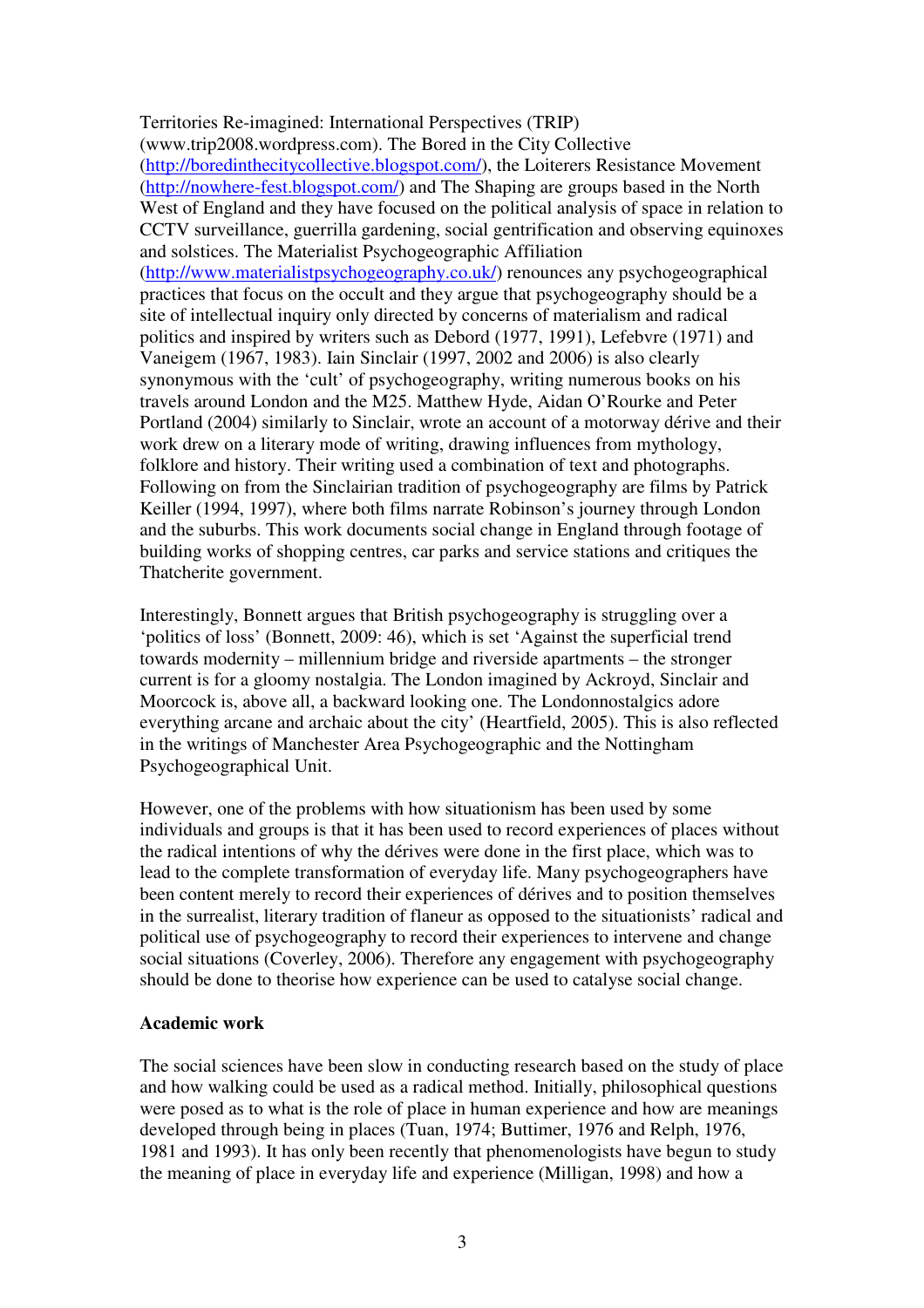sense of being is situated in place (Casey, 1993). More recent work on the study of place has focused on concepts such as routine and everyday life. Routines are 'the mundane process by which meaning is created and maintained even in the face of the chronic flux and disturbance of experience' (Martin, 1984: 23). Cities can be considered as dynamic, moving bodies composed of rhythm and movement (Highmore, 2005). If we take as an example, the daily commute to work, this can be quite monotonous and boring, but it is also one of the only times in modern life when one can be alone and can have time to reflect (Highmore, 2005). The commute to work can be seen as a central aspect of everyday life, yet everyday life has only recently begun to be studied by writers such as Lefebvre ([1947] 1991) and Debord (1961). This notion of the everyday needs to be opened up for questioning as to what it means (Highmore, 2002). Furthermore, Debord (1961) argued that the aims of interpreting everyday life should be to completely transform everyday life. The aims of any academic research into the study of place should be concerned not only with understanding the meaning of place, but also with deconstructing how meanings are created and for power relations. For this reason I now turn to work from critical psychology (Burnett, Cudworth and Tamboukou, 2004; Grup de Lesbianes Feministes, 2005), cultural studies (Pinder, 1996, 2000, 2005) and urban studies (Sadler, 1998).

One of the limitations of the majority of academic contributions to the study of situationism and psychogeography is the sole focus on the history of the Situationist International and the epistemological basis of their ideas (for example, Plant, 1992; Sadler, 1998). It is important to consider the extent to which situationism and psychogeography could be integrated into critical psychology. Pinder (2005) has written on how artists and activists have drawn on situationism in their practices. Bonnett (1989, 136) argued for the importance of *the Situationist International* of 'a new form of geographical investigation that can enable the revolutionary reappropriation of the landscape'. Much of the applied work on situationism and psychogeography has argued for a conglomeration of theory and practice. Pinder wrote on one international psychogeographical festival, *Psychconflux* in New York, where artists and activists did walks, performances and other interventions to experiment with peoples' experiences of place and how that could be documented:

Experimental arts and modes of exploration can play a vital role in the development of critical approaches to the geographies of cities, where they may challenge norms about how urban space is framed and represented, and where they may help to open up other possibilities (Pinder, 2005, 385).

This interrogation of the 'everyday' is an important aspect of psychogeographical work. Moreover, to question what constitutes everyday routines that people do in their day-to-day lives should raise significant social, political and historical questions. The act of walking as a subversive practice can therefore be used to explore the geography of cities and to challenge assumptions of:

The centred, the panoptic and the hierarchical. It provides a means of engaging with urban spaces and experiences in ways that move beyond specialised arenas, whether those of art or academic institutions (Pinder, 2005, 402).

These arguments challenge de Certeau's (1984) metaphorical argument that those whom can observe the city up above have a greater all-encompassing view than those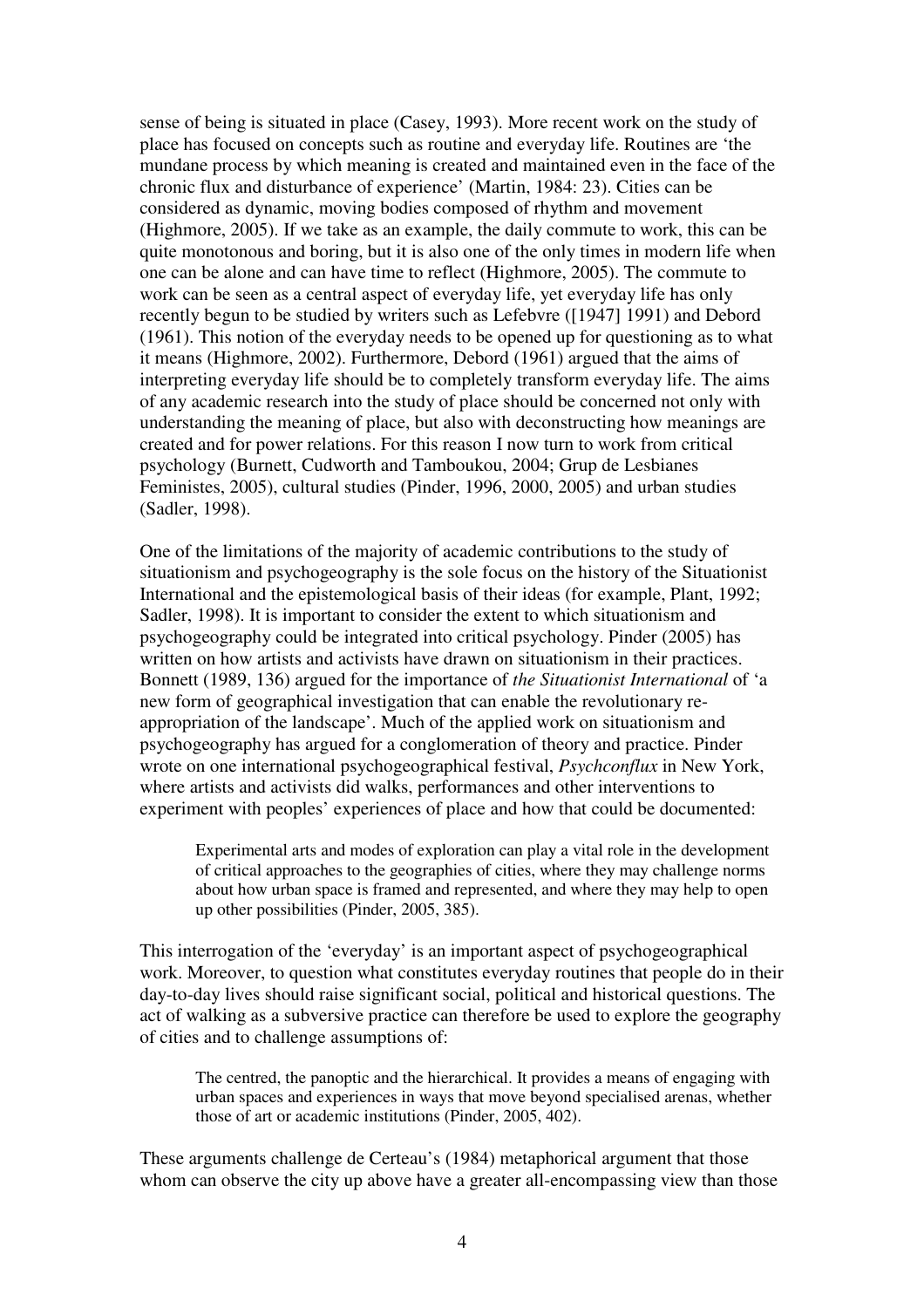in the city and on the ground. Highmore (2005) argues that de Certeau's (1984) thesis provides a monolithic conceptualisation of power with the notion of above and below. Furthermore, Pinder (2005, 403) argues that the streets can actually provide locations for 'multiple and clashing viewpoints'.

This brings us to two feminist psychogeographical groups which have provided significant advancements in psychogeographical studies in terms of addressing feminist modes of walking: Precarias a la Deriva (2005) and Grup de Lesbianes Feministes (2005). A serious limitation of psychogeographical writings is that those engaged in such activities have typically always been male (Scalaway, 2002). One of the limits of Sinclair's popularised psychogeographical approach is that 'The city thus appears as something feminine, passively there for the taking, a wilderness-like space of adventure to be conquered or possessed' (Bassett, 2004, 403). In Scalaway's work, the concept of the dérive is theorised in relation to feminine modes of experience so that the act of walking is a means to theorise 'Otherness'. In this work, it is argued that further psychogeographical work should be undertaken to investigate notions of 'Otherness', to address women's experiences of social environments and to theorise how this is constructed along the lines of how gender shapes experience and how feminine modes of experience can be theorised along masculinist and feminist frameworks of understanding.

Grup de Lesbianes Feministes (2005) are a feminist lesbian psychogeographical group, concerned with how the systems of capitalism and patriarchy position them as women. They critique how everyday life is shaped by heterosexual assumptions, 'we do NOT want to be produced as consumer-market subjects … public space should be vindicated as political space for collective creativity based on new forms of social, sexual and affective relations' (Grup de Lesbianes Feministes, 2005, 109). They achieve these aims by engaging with the public on the streets of Spain and by organising radical public interventions.

The second group, Burnett et al., (2004) can also be represented as a feminist psychogeographical group, though their approach is based on Debord's (1958) paper 'The theory of the dérive'. However, they directly call into question the male-centred assumptions of psychogeographical practice and also of the Higher Education system:

Our research question was the extent to which the dérive, as a psychogeographic tool, could be operationalised by women, whose time, and most usually, travels through space, were/are structured by the contingent demands of paid employment, and in some cases children and other dependant small animals (Burnett et al., 2004, 118).

They aimed to de-center themselves in the places in which they lived, worked and played in order to question the taken for granted ways in how they should think and act in particular contexts. They drew on Foucault's notion of heterotopia, in relation to theorising 'a kind of contestation both mythical and real of the space in which we live' (Foucault, 1988, 179), where heterotopias are 'real social places which surround us … sites which juxtapose in a single real social "place", several places' (Marks, 1995, 69). They documented the dérive as a narrative story where they reflected on their experiences. The aim was to disorientate themselves emotionally. However, they did not agree with Debord that it is possible to conduct dérives either to simply investigate social environments or for complete emotional disorientation (1958):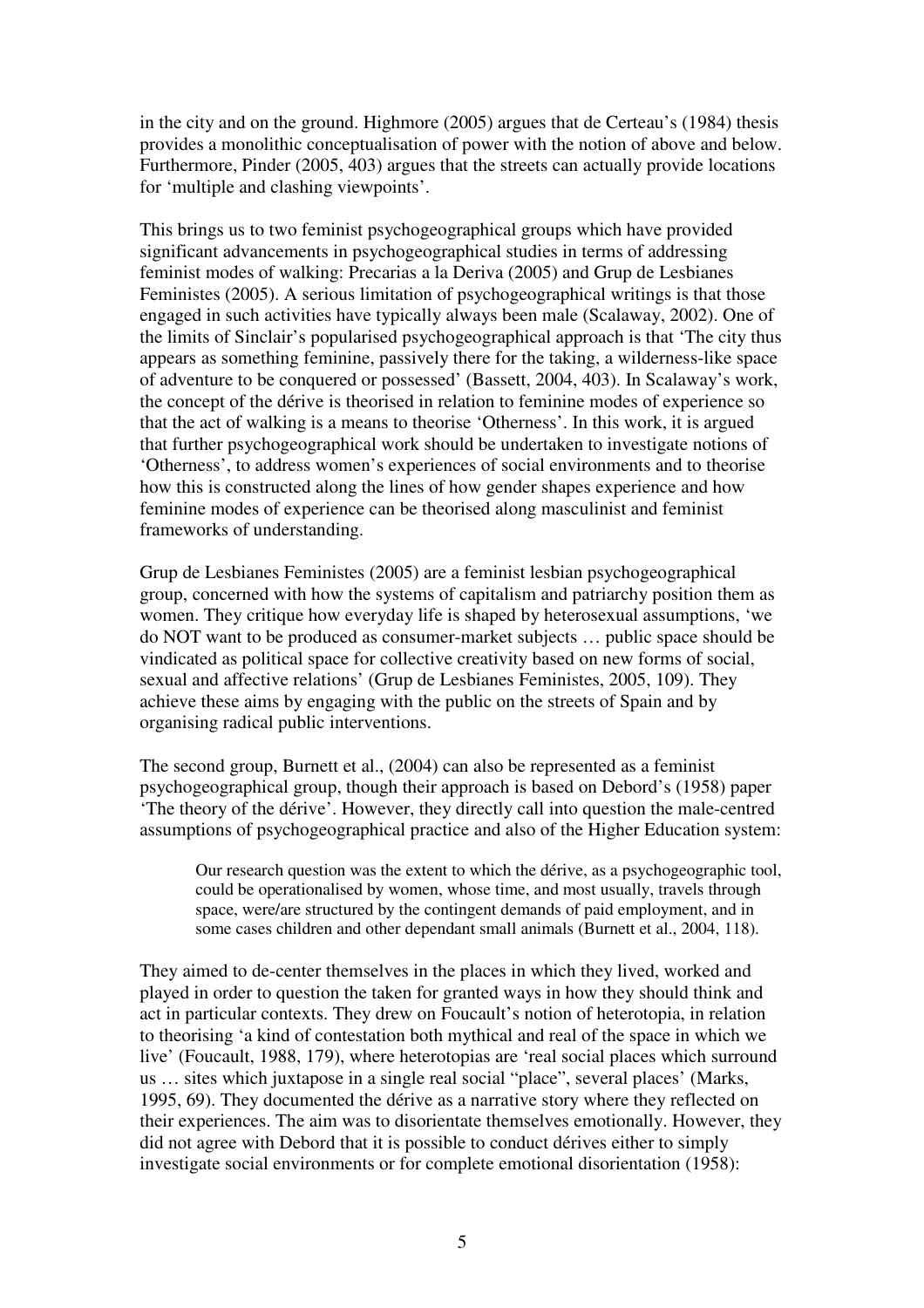In charting our daily journeys, what emerged forcefully, was the impossibility of disorientation within the structuring contingencies of our everydayness. The only way to disrupt that patterning of our everydayness was to create specific situations such as wearing an item of headgear throughout one day, or the 'spoil yourself' directive' (Burnett et al., 2004, n.p).

The work of these feminist psychogeographers should be used as a catalyst to critique psychology and to envision and develop a radical and materialist critical psychology. Through walking in social environments, we can become more aware of the places which we can and cannot walk through. Further work needs to be conducted to explore the implications not only of feminist but also masculinist modes of experience in terms of theorising 'Otherness'.

#### **Conclusions**

The situationists never wrote a fully concrete method as to how to conduct dérives and neither did they ever write a manifesto of their arguments. Debord discarded the concept psychogeography from his work in the 1960s, not even mentioning it in his classic work *The Society of the Spectacle* (1967). Furthermore, the Situationist International (SI) was disbanded shortly after the revolutionary events of May 1968. One of the possible reasons why the SI was disbanded by Debord was that he did not wish for the group to become recuperated by the dominant power structures of society. Recently, Sinclair has argued that psychogeography is a dead concept and has been wielded for too long as a fashionable body of ideas (email correspondence), though it is also argued that he has contributed to its loss through his nostalgic writings on London city (Barker, 2006). Any engagements with situationism and psychogeography should therefore not aim to replicate the arguments of the situationists nor of others drawing on their arguments, but instead should aim to reconfigure these ideas in line with developments in contemporary capitalist society. What I argue needs to be done is to turn to the study of place and to radicalise critical psychology:

To think in a different register about the agency and functionality of what I propose regarding doing research in psychology. It is hoped that … will disrupt our usual conceptions of theory and practice in psychology, as well as encourage us to re-think the relationship between "disinterested" observer and socially embedded actor (Hayes, 2003, 52).

Hence the aims are to rethink methodological and epistemological concerns of critical psychology and to attend to how the theories and methods that we use shapes the type of knowledge that can be produced. Psychological studies have tended to ignore how everyday life shapes peoples' experiences and how walking could be used as a reflexive method (Hayes, 2003, 63). Bassett's (2004) geographical work is particularly important to consider at this point as he was concerned with how psychogeography can be used as a fieldwork methodology for undergraduate geography students. He reflected on the extent to which situationism and psychogeography could be used as methodological resources to explore peoples' experiences of places, 'Such an exercise can thus raise issues both about how we *read* the city, and also how we can *write* and represent the city' (Bassett, italics in original, 2004, 408). Clearly this statement reflects methodological concerns in how to conceptualise psychogeography as a methodology and epistemology. He also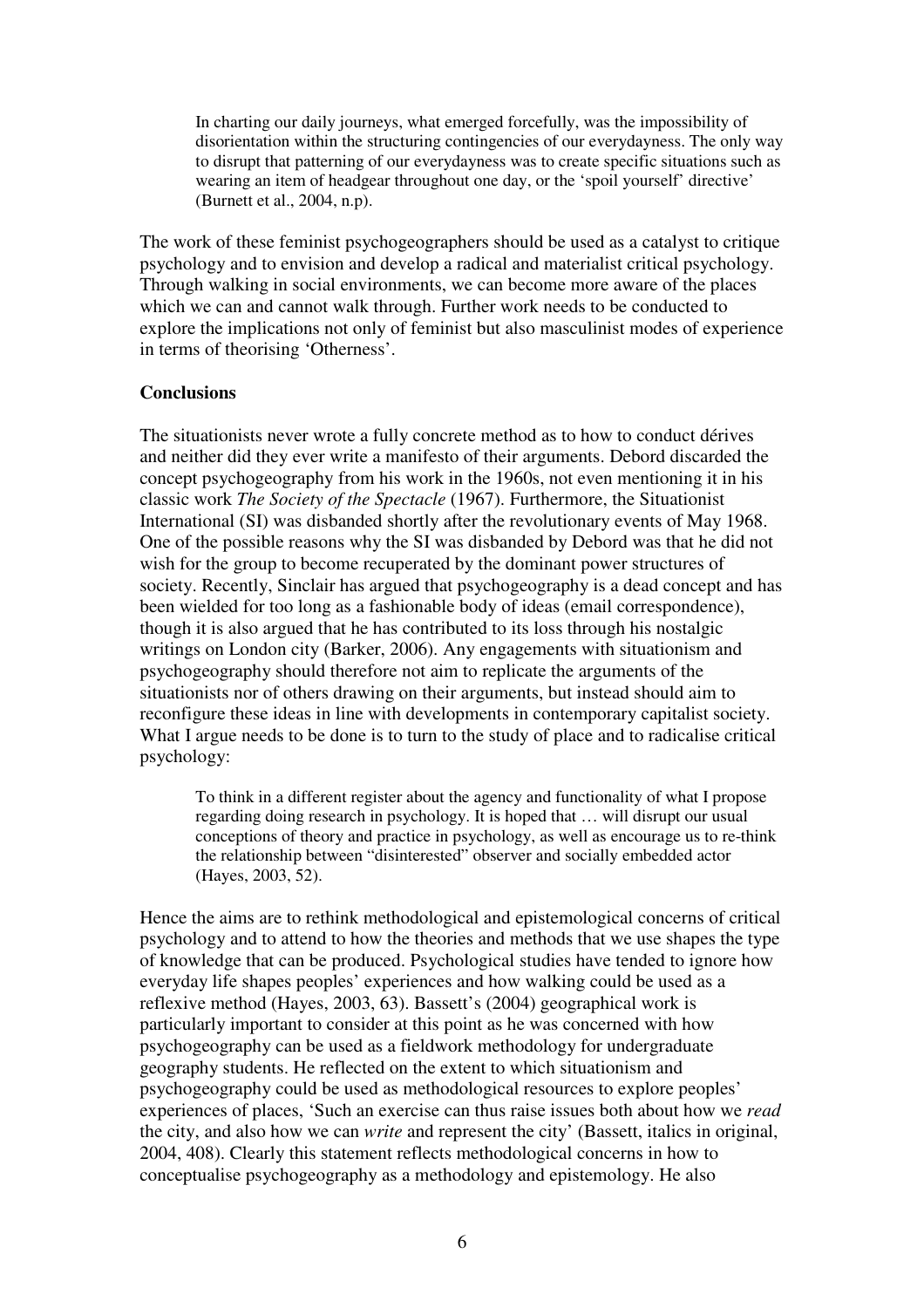considered the extent to which dérives are similar to other forms of urban ethnography and whether they complement or contrast with other ethnographic practices (Bassett, 2004). Bassett (2004) conducted dérives with his students and found that this was a useful means by which to reflect on how psychogeography could be used by geographers. He got students to use the language of situationism (for example, unites d'ambiences, plaques tournantes and pentes) to document their dérives. In terms of how dérives can be documented in critical psychological work, Burnett et al's., (2004) work is useful in that their dérive account is written as a storied narrative account which is interspersed with photographs depicting places visited. Themes which arose from their study included gendered relations, everyday life and power. Furthermore, an account of my methodological approach to doing dérives is featured in a forthcoming publication on *Visual Psychologies* (Bridger, forthcoming).

In this work I have traced the development of work on the study of place, moving from the  $19<sup>th</sup>$  century writings of Coleridge and Wordsworth, to the situationists, psychogeographical groups and academic contributions from cultural studies, critical psychology and human geography. It is important to question the role of the body in making sense of place and the extent to which walking can be a political act. This paper argues for a turn to place in critical psychology and for a need to revive the radicalism of critical psychology through new methods such as psychogeography, which seek to make links with elements of intellectualism, art and activism. Pinder argues that the aims of radical work should be to completely transform the 'social organisation of place' (Pinder, 1996: 414) as well as the complete transformation of capitalist societies**.** However, to what extent is it possible to retain the radical aims of situationism in today's political climate? Bassett (2004) argues that the dérive was not just intended as a method for mapping, but was meant to prise open new liberatory experiences and to transform society. He raises the following important question, 'Can one use Situationist tools for an academic exercise in this kind of way without effectively de-radicalising them to the extent that they become lifeless and unilluminating?' (Bassett, 2004, 408). Using such potentially radical arguments in an academic discipline is inevitably a compromise of some sorts. The question here to pose is whether capitalist society can detourn the potentiality of situationism to invigorate the radicalism of critical psychology or whether, we as critical psychologists can find new ways to combat the spectacular forces of society.

#### **Acknowledgements**

The author wishes to thank all the people who have been engaged in psychogeographical discussions and activities over the years. In particular, I would like to thank Geoff Bunn, Ian Parker and the anonymous reviewers and editor of this paper for their comments.

#### **Short Biography**

Alexander John Bridger is a senior lecturer in psychology at the University of Huddersfield, teaching social psychology, qualitative methods and alternative psychologies. He recently completed his PhD which developed how the situationist practice of psychogeography could used as a new qualitative methodology in critical psychology. Alex is also involved psychogeographical activities in the North West of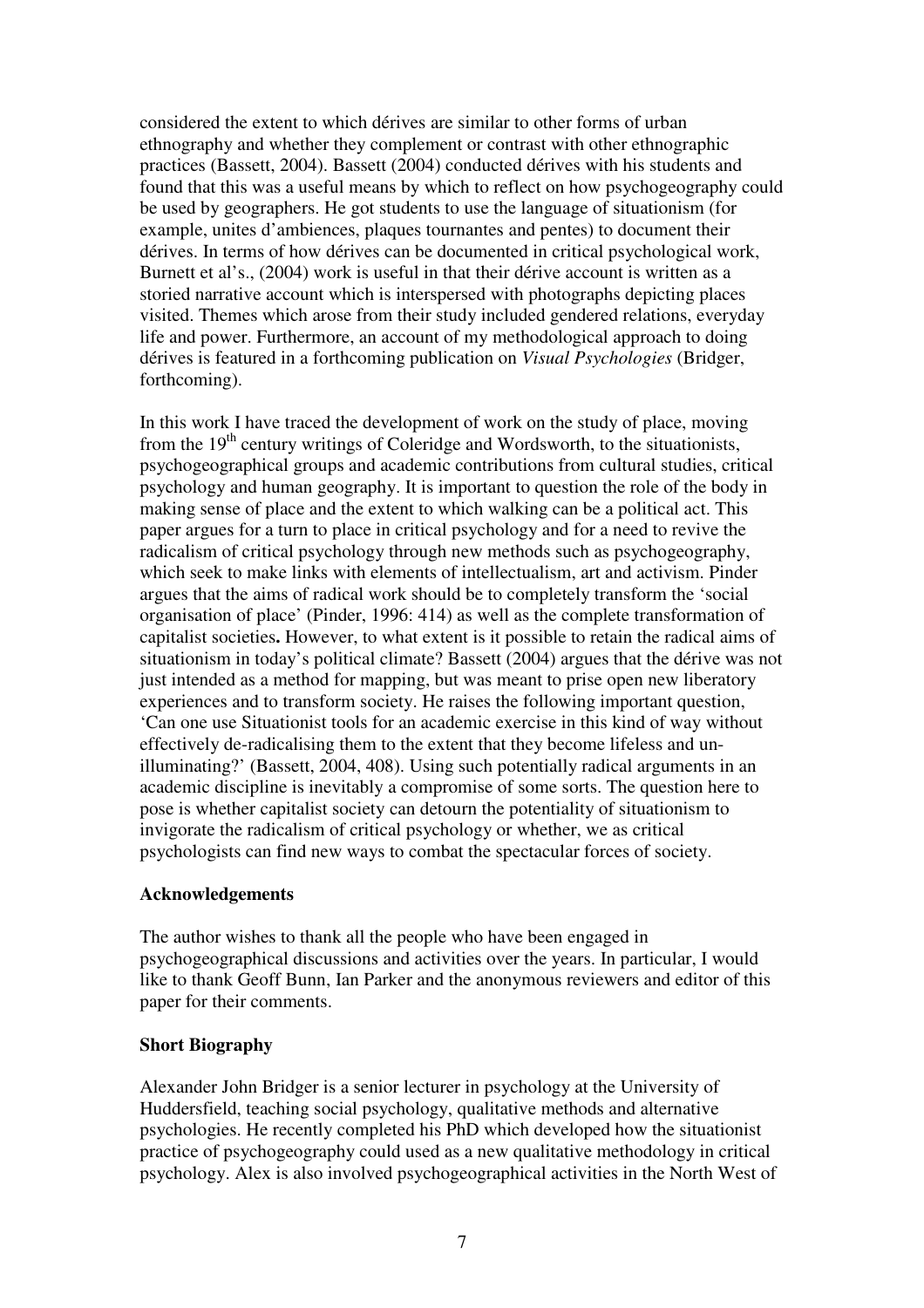England (see htpp://boredinthecitycollective.blogspot.com). He is also a member of the Centre for Applied Psychological Research at the University of Huddersfield (see http://www2.hud.ac.uk/hhs/capr/topics.php#qua), the Discourse Unit and Psychology Politics Resistance at Manchester Metropolitan University (see www.discourseunit.com and www.discourseunit.com/ppr).

#### **Endnotes**

**\*** Correspondence address: Department of Psychology, The University of Huddersfield, Queensgate, Huddersfield, HD1 3DH, UK. E-mail: a.j.bridger@hud.ac.uk

### **References**

- Barker, J. (2006) Reader flattery: Iain Sinclair and the colonisation of East London. *Mute Magazine*. Accessed at: http://www.metamute.org/en/reader-flattery on 6 August 2009.
- Barthes, R. ([1967] 1988) Semiology and Urbanism, trans. Howard, R. In *The Semiotic Challenge*. New York: Hill and Wang, pp. 191-21.
- Bassett, K. (2004). Walking as an aesthetic practice and a critical tool: Some psychogeographic experiments. *Journal of Geography in Higher Education*, 28, (3): 397-410.
- Bonnett, A. (1989). Situationism, geography and post-structuralism. *Environment and Planning D: Society and Space*, 7, (1): 131-146.
- Bonnett, A. (2006) The nostalgias of situationist subversion. *Theory, Culture and Society*, 23, (5): 23-48.
- Bonnett, A. (2009) The dilemmas of radical nostalgia in British psychogeography. *Theory Culture and Society*, 26, (1):45-70.
- Bridger, A.J. (forthcoming) Psychogeography and the study of urban environments: Extending visual methodological research in psychology. *Visual Psychologies: Using and Interpreting Images in Qualitative Research*. London: Routledge.
- Burnett, J., Cudworth, E. and Tamboukou, M. (2004). Women on dérive: Autobiographical explorations of lived spaces. In Women and Geography Study Group. *Geography and Gender Reconsidered* CD-ROM, August: 118-141.
- Buttimer, A. (1976) Grasping the dynamics of the lifeworld. *Annals of the Association of American Geographers*, 66, (1): 27-292.
- Casey, E. (1993) *Getting Back into Place: Towards a Renewed Understanding of the Place-World*. Bloomington and Indianapolis: Indiana University Press.
- Coverley, M. (2006). *Psychogeography*. Harpenden: Pocket Essentials.
- de Certeau, M. (1984) *The Practice of Everyday Life*, trans. Rendall, S. Berkeley, California: University of California Press.
- Debord, G. (1955) Introduction to a critique of urban geography. *Situationist International*. Accessed at:

http://www.cddc.vt.edu/sionline/presitu/geography.html on 19 January 2006. Debord, G. (1958) Theory of the dérive. *Nothingness*. Accessed at:

http://library.nothingness.org/articles/all/all/display/314 on 20th March 2009.

- Debord, G. (1961) Perspectives for alterations in everyday life. *Group for Research on Everyday Life Conference*. Center of Sociological Studies.
- Debord, G. (1967) The Society of the Spectacle. *Situationist International*. Accessed at: http://library.nothingness.org/articles/SI/en/pub\_contents/4 on 16 My 2004.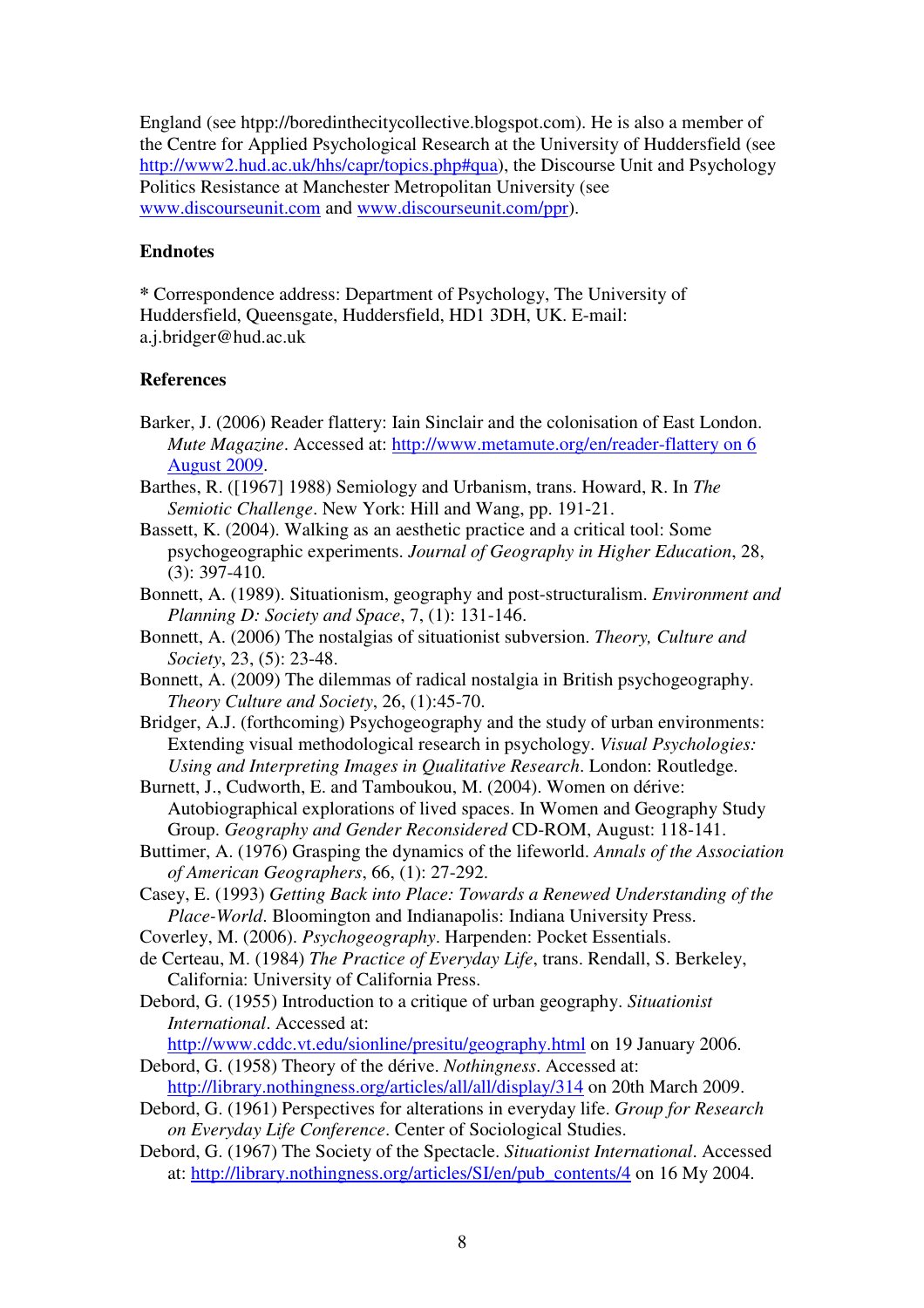Debord, G. (1977). *The Society of the Spectacle*. Detroit: Black and Red.

- Debord, G. (1991). *Comments on the Society of the Spectacle*. London: Verso.
- Foucault, M. (1988). Technologies of the social. Cited In Martin, L.H., Gutman, H. and Hutton, P.H. (Eds.) Technologies of the self. In *Technologies of the Self: A Seminar with Michel Foucault*. London: Tavistock.
- Grup de Lesbianes Feministes. (2005). Exploring new ways of in-submission in social representation. *Annual Review of Critical Psychology*, 1 (4): 107-114.
- Hayes, G. (2003). Walking the streets: Psychology and the flâneur. *Annual Review of Critical Psychology*, 1 (3): 50-66.
- Heartfield, J. (2005) Londonostalgia. *Blueprint*. Accessed at: http://www.design4design.com/artucles/artcles\_story.asp?STORYID=5765.
- Highmore, B. (2005) *Cityscapes: Cultural Readings in the Material and Symbolic City*. Basingstoke: Palgrave Macmillan.
- Hyde, M., O'Rourke, A. & Portland, P. (2004). *Around the M60: Manchester's Orbital Motorway*. Altrincham: A.M.C.P. Publishers.
- Ivain, G. (1958) Formulary for a new urbanism. *Situationist International*. Accessed at: http://www.cddc.vt.edu/sionline/presitu/formulary.html on 22 September 2004.
- Jarvis, R. (1997) *Romantic Writing and Pedestrian Travel*. London: Macmillan.
- Jenks, C. and Neves, T. (2000). A walk on the wild side: Urban ethnographer meets the flâneur. *Cultural Values*, 4 (1): 1-17.
- Keiller, P. (1994). *London*. British Film Institute.
- Keiller, P. (1997). *Robinson in Space*. British Film Institute.
- Khatib, A. (1958) Attempt at a psychogeographical description of Les Halles. *Situationist International*. Accessed at:
	- http://www.cddc.vt.edu/sionline/si/leshalles.html on 22 September 2004.
- Knabb, K. (2007) *Situationist International Anthology*. Berkeley: Berkeley University Press.
- Kotanyi, A. and Vaneigem, R. (1961) Basic programme of the bureau of unitary urbanism. *Situationist International*. Accessed at: http://www.cddc.vt.edu/sionline/si/bureau.html on 28 September 2004.
- Lefebvre, H. ([1947] 1991) *Critique of Everyday Life: Volume 1*, trans. Moore, J. London: Verso.
- Lefebvre, H.. (1971). *Everyday Life in the Modern World*. London: Allen Lane.
- Lefebvre, H. (2004) *Rhythmanalysis: Space, Time and Everyday Life*, trans, Elden, S. and Moore, G. London and New York: Continuum.
- Marcus, G. (1989) *Lipstick Traces: A Secret History of the Twentieth Century*. London: Secker and Warburg.
- Marks, J. (1995). A new image of thought. *New Formations*, 25, (1): 66-76.
- Martin, B. (1984) Mother wouldn't like it: housework as magic. *Theory Culture Society*, 2 (2): 19-36.
- Milligan, M. J. (1998) Interactional past and interactional potential: The social construction of place attachment. *Symbolic Interaction*, 21, (1): 1-33.
- Pinder, D. (2005). *Visions of the City: Utopianism, Power and Politics in Twentieth Century Urbanism*. Edinburgh: Edinburgh University Press.
- Plant, S. (1992) *The Most Radical Gesture: The Situationist International in a Post-Modern Age*. London: Routledge.
- Precarias a la Deriva. (2005). Housewives, maids, cleaning ladies and caregivers in general: Care in the communication continuum. *Annual Review of Critical Psychology*, 1 (4): 188-198.
- Relph, E. (1976) Place and Placelessness. London: Pion.